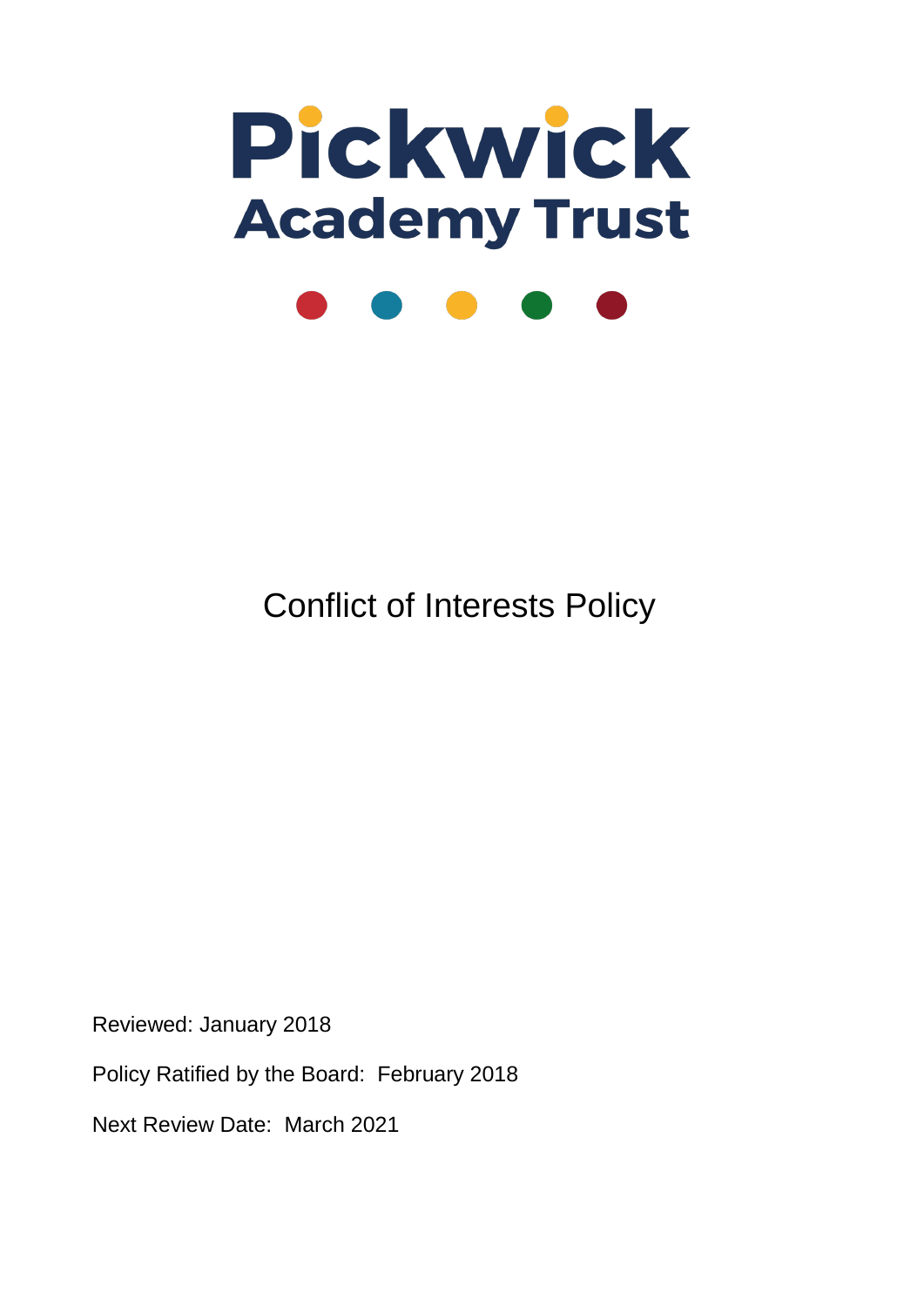# **PICKWICK ACADEMY TRUST**

# **CONFLICT OF INTEREST POLICY**

## **Introduction**

Pickwick Academy Trust recognise that Trustees, Governors, staff, and volunteers have an obligation to act in the best interests of the organisation. It is necessary for all actions and decisions to be demonstrably impartial and fair. As part of this a Declaration of Interest Register, which will cover any interests that are actual or likely to be perceived as leading to a conflict of interest is maintained and updated regularly. Should any interest be failed to be declared then the Trust will review the impact and act appropriately. This may have implications for individuals. If you are in any doubt about whether to make a declaration it is better to share information than to withhold it.

Conflicts of interest may arise where an individual's personal or family interests and loyalties conflict with those of the Trust. Such conflicts may create problems. They can:

- 1. inhibit free discussion
- 2. result in decisions or actions that are not in the best interests of the Trust or are discriminatrory or anti-competetive
- 3. risk the impression that Pickwick Academy Trust, it's leadership or an individual has acted improperly
- 4. adversely effect the reputation of the Trust

The aim of this policy is to protect Pickwick Academy Trust and the individuals involved from acting improperly or giving the appearance of impropriety.

- A conflict of interest exists where a Trustee/Governor/staff member of Pickwick Academy Trust has a financial interest in or stands to gain or lose financially from any contract, transaction or other agreement entered into by the organisation
- The terms "financial interest" and "gain" apply to anything with a monetary value. A potential gain may arise directly (for example, goods and services purchased from the Trustee) or indirectly (for example, if purchased from a partnership or company in which the Trustee/staff member has shares)
- A conflict of interest also exists if someone connected with a Trustee/staff member (spouse, child, or stepchild under 18, business partner or business partner of spouse/child) stands to gain
- It is recognised that conflicts can also arise between a Trustee's duty to Pickwick Academy Trust and some other public obligation or Trusteeship of another organisation. This is defined as duality of interest: that is, the Trustee may have divided loyalties, but does not stand to gain financially. Where such duality exists, the Trustee should declare it, and is expected to act in the best interests of the Trust.

### **General Duties of Trustees/ Governors/Staff:**

- Pickwick Academy Trust's Trustees/Governors/staff have a general duty to act in the best interests of the organisation as a whole and follow agreed codes of conduct.
- They should not do so to gain financial or other material benefit for themselves, their family, their friends, their business connections, or any other organisation they belong to or represent
- They should not place themselves under any financial or other obligation to external individuals or organisations which might seek to influence them in the performance of their role
- If the Trustee/Governor is appointed by, represents, or is a member of another body, s/he must remember that her/his duty to Pickwick Academy Trust still overrides all other obligations; if irreconcilable conflict arises in relation to duality of interest, s/he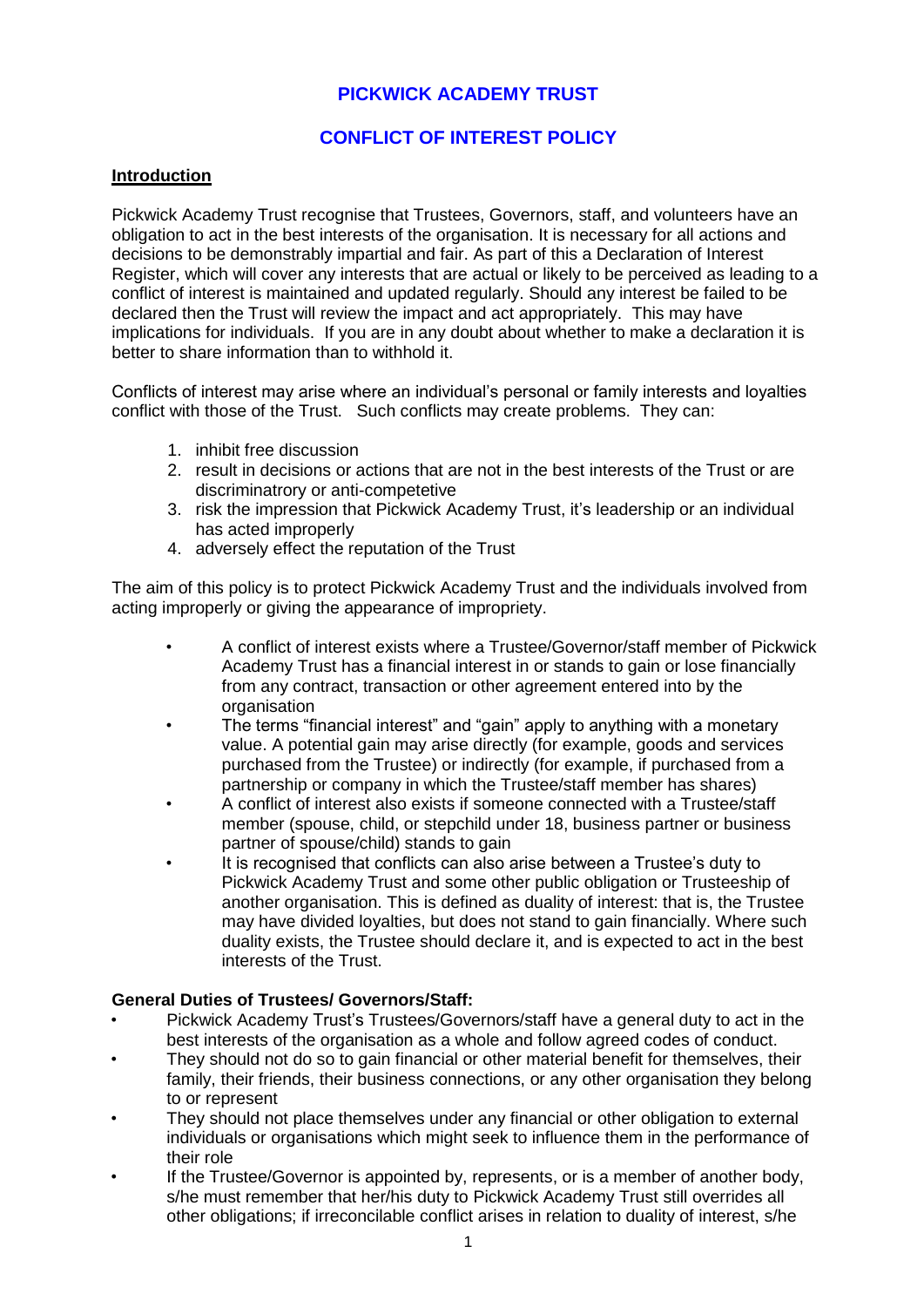may have to avoid taking any part in decisions of the Board of Trustees/Governors, or may have to resign from one or other position

## **Management Responsibilities**

The CEO is responsible for the broadcast of this policy for use across the Trust and for ensuring that declarations are made by all central staff and direct reports of the CEO.

The Head Teachers are responsible for ensuring this policy is used in their schools and for ensuring that declarations are made by staff. They will also support Chairs of Governing Bodies with its use.

The Chair of the Board will ensure that Trustees and members declare interests and that Local Governing Body Chairs obtain and maintain declarations from all members of LGBs with support from Headteachers.

## **Declarations of interest in Conflict Register:**

- 1. Pickwick Academy Trust's Trustees/Governor/staff have a duty to declare any interests relating to their Trustee/Governor role and to take steps to resolve any conflicts which may arise and maintain their declaration in a transparent manner.
- 2. Where private interests of a Trustee/Governor conflict with their Trustee/Governor duties, they must resolve the conflict in favour of the Trustee/Governor role
- 3. On seeking to become a Trustee/Governor, and on being elected, Trustees/Governors must make relevant declarations of interest in the different circumstances and roles they play both within and outside the organisation
- 4. Should any potential conflicts arise during the Trustee/Governor's time in office, this should again be declared as soon as it arises.
- 5. A Declaration of Interests Form is provided to all Trustees/Governors on joining the Board for the purpose of Trustees/Governors declaring their interests and potential conflicts. To be effective this form needs to be updated at least annually and also when any changes occur

### **Handling conflicts of interest in meetings: discussions / decisions:**

- 1. Pickwick Academy Trust's Trustees/Governors should not have any interests in conflict with those of the organisation, either in person or through family or business connections, nor any financial interest in a matter under discussion
- 2. Where such interests exist or may exist, the person is required to declare a conflict of interest by specifically notifying any such interest at the start of any meeting where Trustees are required to make a decision which affects or may affect their personal interest and by absenting themselves entirely from such decision-making/voting in relation to the issue – usually by leaving the room, but always by taking no part in the discussion and/or vote
- 3. If the conflict is sufficiently serious or is likely to be prolonged, the Trustee concerned may have to avoid attending Trustee/Governing Board meetings while the issue is resolved, or even resign her/his Trusteeship or Goverorship
- 4. All declarations of dual interest or conflict of interest real or potential must be recorded in the minutes of Trustee/Governor Board meetings

### **Situations where interest may be unclear:**

If a Trustee/Governor has an interest which does not, in the opinion of a clear majority of the rest of the Trustees present at a meeting, create a real danger of bias but which might cause others to think that it could influence their decision, the Trustee/Governor should still declare the nature of the interest, but may remain in the room and take part in the discussion and vote if s/he and other Trustees feel this to be appropriate

It is recognised that there may be occasions on which correct procedure is harder to identify and then Trustees/Governors must remember their overriding duty to avoid conflict of interest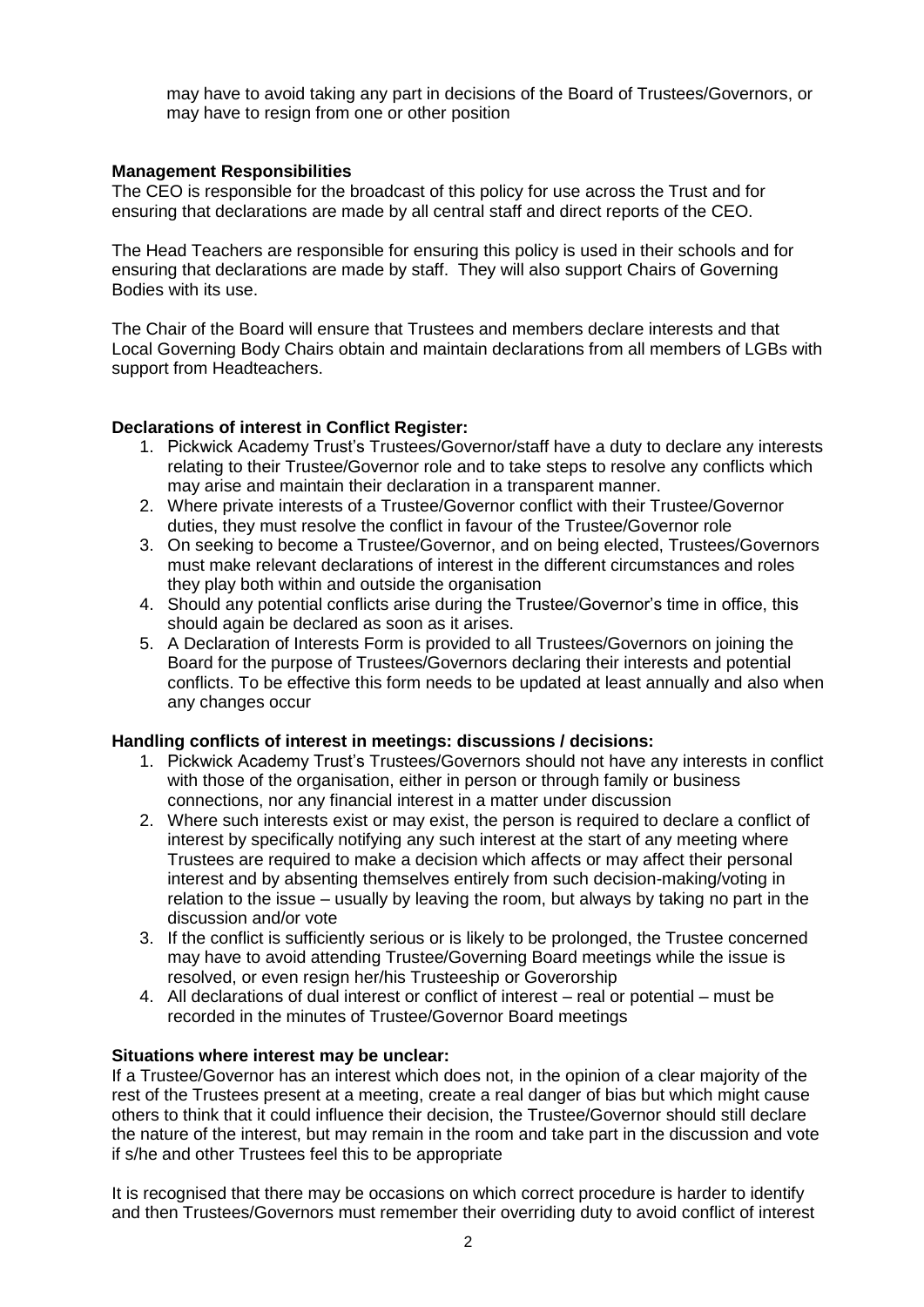and to act not in their own interests, but in the interests of the Trust as a whole and all its present and future beneficiaries. If there is any doubt about any aspect of this Policy, Trustees should consult the Chair at the earliest opportunity. If the Chair is unclear advice should be taken from the Charity Commission or Pickwick Academy Trust's solicitors/legal advisers

#### **Managing contracts**

Staff or Trustee/Governor members must not be involved in managing or monitoring a contract in which they have an interest. Monitoring arrangements for such contracts will include provision for an independent challenge of bills and invoices and termination of the contract if the relationship is unsatisfactory.

### **Equal Opportunities**

When writing and reviewing this policy staff have completed an Equality and Diversity Impact Assessment to ensure it complies with equality obligations outlined in anti-discrimination legislation. We believe the policy positively reflects the aims and ambitions of Pickwick Academy Trust.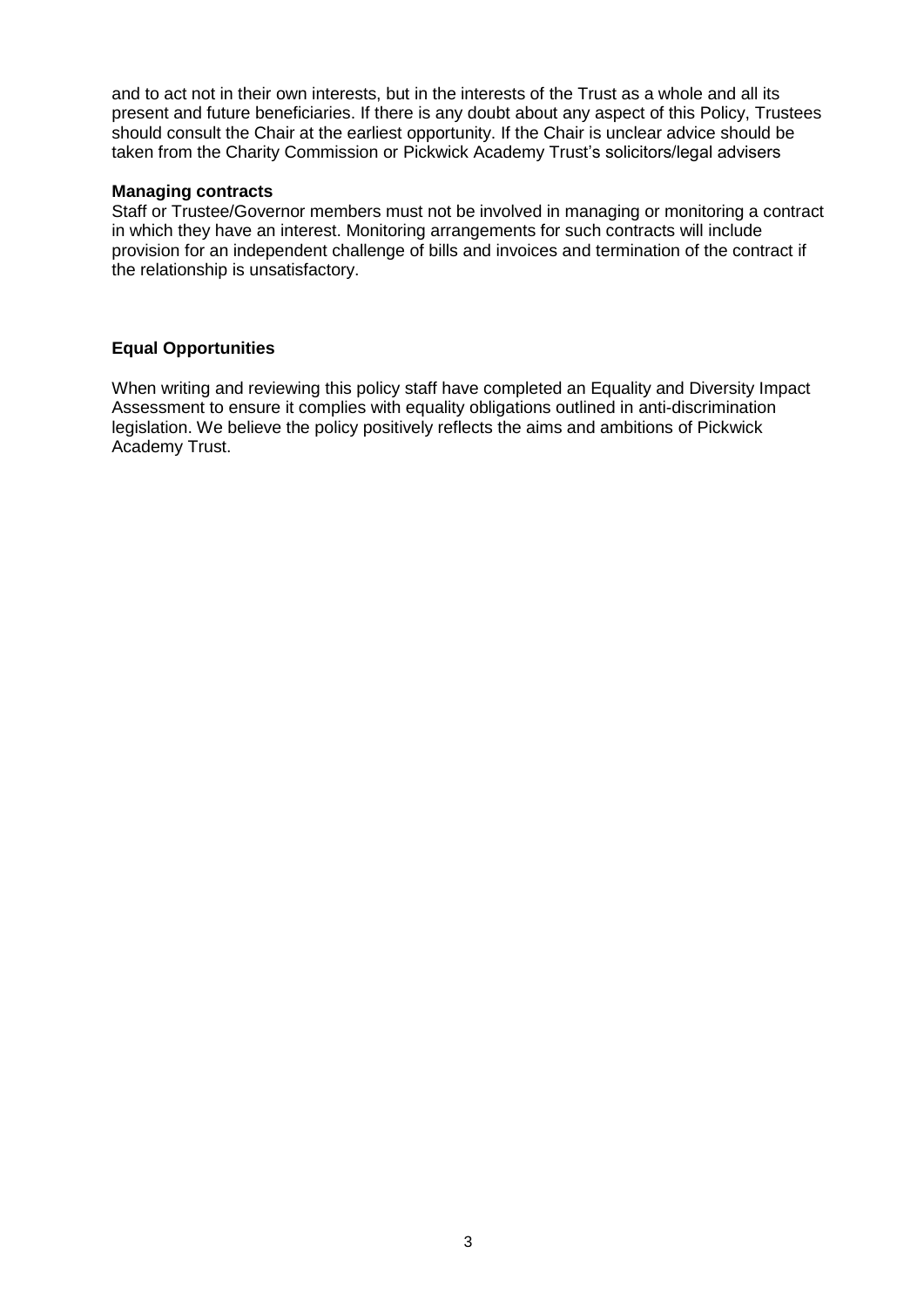ANNEX A:

## **DECLARATION OF INTERESTS**

As a Staff member/Trustee/Governor\* (\*delete as appropriate) of Pickwick Academy Trust, I set out below my interests in accordance with the organisation's conflicts of interest policy.

Please give details of your personal interests on the first form, and the interests of any member of your immediate family (spouse/partner, children, parents), connected persons or some other close personal connection on subsequent forms. Continue onto separate pages if necessary.

#### **Declaration of Personal Interests:**

| Current employment and any previous<br>employment in which you continue to havea<br>financialinterest.                                                                                                                |  |
|-----------------------------------------------------------------------------------------------------------------------------------------------------------------------------------------------------------------------|--|
| Appointments (voluntary or otherwise),<br>e.g. Trusteeships, directorships, local authority<br>membership, tribunals etc. Theseappointments<br>shouldbeina position of authority/influence, not<br>routine membership |  |
| Membership of any professional bodies,<br>special interest groups or mutual support<br>organisations.                                                                                                                 |  |
| Investments in unlisted companies,<br>partnerships and other forms of business, major<br>shareholdings (more 5% of issued capital) and<br>beneficial interests.<br>This does not include minor<br>shareholdings.      |  |
| Gifts or hospitality offered to you by<br>external bodies and whether this was declined or<br>acceptedinthelasttwelve months.                                                                                         |  |
| Do you use, or care for a user of the<br>organisation's services?                                                                                                                                                     |  |
| Any contractual relationship with<br>Pickwick Academy Trust or Pickwick Learning                                                                                                                                      |  |
| Any other conflicts that are not covered above                                                                                                                                                                        |  |

To the best of my knowledge, the above information is complete and correct. I undertake to updateasnecessarytheinformationprovided,andtoreviewtheaccuracyof the information on an annual basis.

As a Staff Member/Trustee/Governor\* *(\*delete as appropriate)* of Pickwick Academy Trust I set out below my interests in accordance with the organisation's conflicts of interest policy.

Declaration of interests of a member of my immediate family (spouse/partner, children, parents), connected persons or some other close personal connection